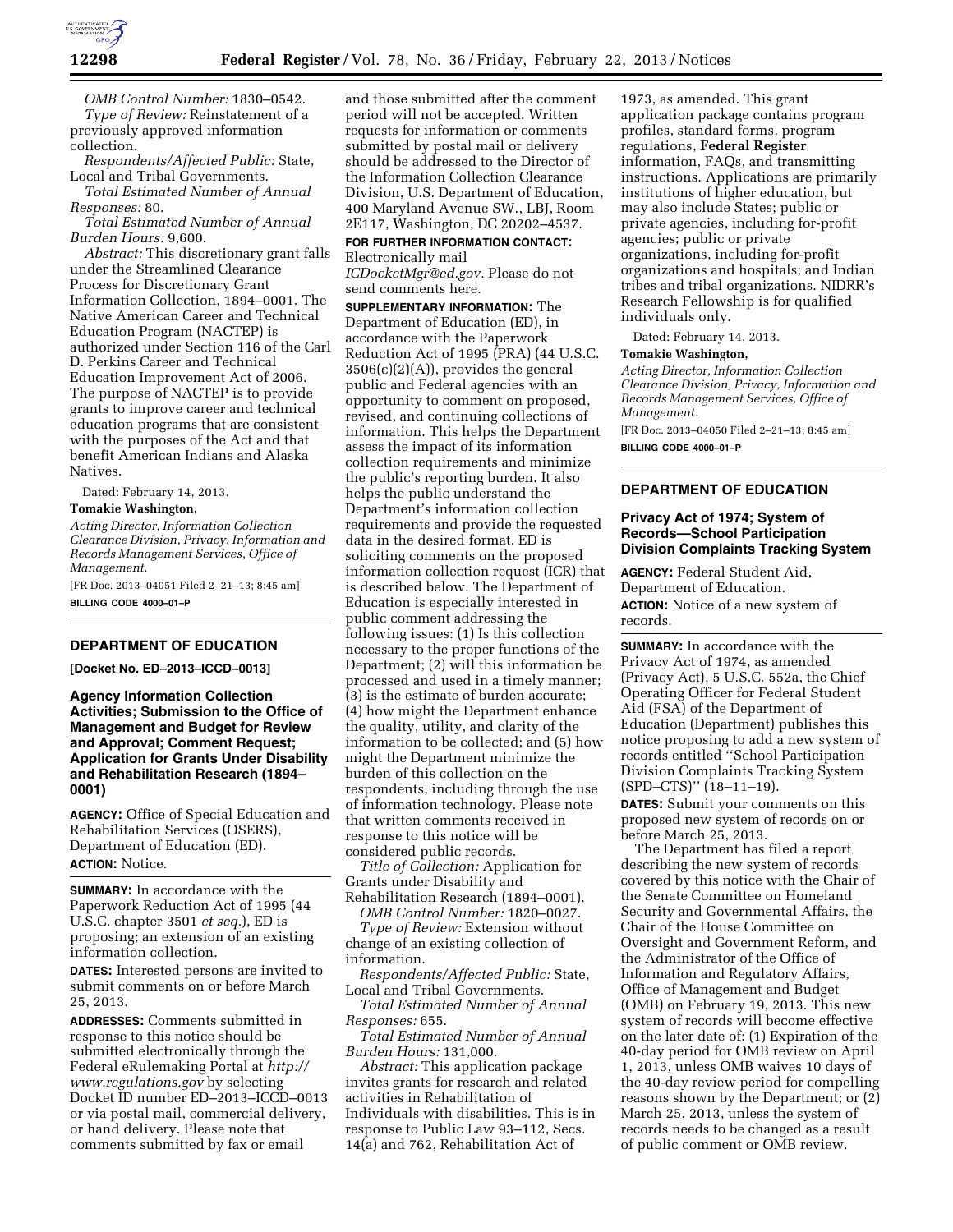**ADDRESSES:** Address all comments about the School Participation Division— Complaints Tracking System to: Performance Improvement and Procedures Services Group Director, FSA, U.S. Department of Education, Union Center Plaza (UCP), 830 First Street NE., Washington, DC 20202– 5435. Telephone: 202–377–4232. If you prefer to send comments through the Internet, use the following address: *[comments@ed.gov](mailto:comments@ed.gov)*.

You must include the term ''SPD– CTS'' in the subject line of your electronic message.

During and after the comment period, you may inspect all public comments about this notice at the U.S. Department of Education in room 72E1, UCP, 7th Floor, 830 First Street NE., Washington, DC 20202–5435 between the hours of 8:00 a.m. and 4:30 p.m., Eastern time, Monday through Friday of each week except Federal holidays.

## *Assistance to Individuals With Disabilities in Reviewing the Rulemaking Record*

On request, we will provide an appropriate accommodation or auxiliary aid to an individual with a disability who needs assistance to review the comments or other documents in the public rulemaking record for this notice. If you want to schedule an appointment for this type of accommodation or auxiliary aid, please contact the person listed under **FOR FURTHER INFORMATION CONTACT**.

## **FOR FURTHER INFORMATION CONTACT:**

Performance Improvement and Procedures Services Group Director, FSA, U.S. Department of Education, UCP, 830 First Street NE., Washington, DC 20202–5435. Telephone: 202–377– 4232. If you use a telecommunications device for the deaf (TDD), or text telephone (TTY), you may call the Federal Relay Service (FRS), toll free, at 1–800–877–8339.

## **SUPPLEMENTARY INFORMATION:**

#### *Introduction*

In accordance with Executive Order 13607 of April 27, 2012, the Department's Federal Student Aid office has created a complaint system to strengthen enforcement and compliance mechanisms. The SPD–CTS will register and track complaints and responses for students receiving Federal military, veteran's educational, or Federal title IV, Higher Education Act of 1965, as amended (HEA) program benefits. Information may be shared with other Federal agencies, such as the Department of Veterans Affairs, the Department of Defense, the Department

of Justice, and the Consumer Financial Protection Board (CFPB), for the purposes indicated in the routine uses published below and provided that such disclosure is permissible under the Family Educational Rights and Privacy Act (FERPA). Complaints are received through various resources (including, but not limited to, the public, school officials, external oversight partners, students, referrals from Federal, State, or local agencies, and other FSA offices), regarding issues such as administrative capability, school closure, disbursements, foreign schools, misrepresentation, and loan issues or student eligibility issues. Complaints are typically received via telephone or written correspondence by either FSA or the Office of Inspector General; however, complaints are registered without regard to the manner in which they are submitted. The preferred method for the receipt of title IV complaints and allegations is via email using the general SPD mailbox at *[Caseteams@ed.gov](mailto:Caseteams@ed.gov)*.

Upon receipt, the complaint or allegation is sent to the appropriate SPD team member for review, follow-up, and resolution. The complaints and allegations are reviewed to establish facts and circumstances regarding the alleged impropriety relating to the administration of the title IV, HEA programs. If the complaint or allegation is found to have merit, SPD takes the appropriate compliance action.

The purposes of the SPD–CTS are to capture complaint and allegation information from any source, to track complaints and allegations accurately by maintaining an audit trail of actions taken by the SPD, to provide geographically dispersed team members with meaningful and up-to-date information at decision points for SPD activities, to routinely resolve complaints within a timely manner, to report annually to Congress, to provide oversight and to ensure program integrity, thus safeguarding taxpayers' interests, to identify title IV, HEA program issues that may lead to law enforcement investigations, litigation, or other proceedings for use in such proceedings, to refer instances of possible fraud and abuse in Federal, State, or local programs to appropriate persons, entities, or authorities, where they may be covered by other Privacy Act system of records notices, and to create a centralized complaint system for students receiving educational benefits to register complaints that can be tracked and responded to by appropriate Federal, State, or local persons, entities, or authorities, where

they also may be covered by other Privacy Act system of records notices.

The SPD–CTS includes records on individuals who have received title IV, HEA program assistance and are unsatisfied with their institutions of higher education. These records not only contain complaints and allegations against institutions of higher education, but they also contain, individually identifying information about title IV, HEA recipients, including, but not limited to their: names, street addresses, email addresses, and phone numbers. The information in the SPD–CTS may be shared with other law enforcement agencies for the purposes indicated in the routine uses published below and provided that such disclosure is consistent with FERPA.

Anyone in the SPD can add cases; those records will be held in accordance with federal record retention policies. In order to view the contents of the SPD– CTS on the Web site, a password is required to access SPD–CTS on the Web site.

The Privacy Act of 1974 (5 U.S.C. 552a(e)(4) and (11)) requires the Department to publish this notice of a new system of records in the **Federal Register**. The Department's regulations implementing the Privacy Act are contained in 34 CFR part 5b.

The Privacy Act applies to any record about an individual that contains individually identifying information and that is retrieved by a unique identifier associated with each individual, such as a name or Social Security number (SSN). The information about each individual is called a ''record,'' and the system, whether manual or computer-based, is called a ''system of records.''

The Privacy Act requires each agency to publish a system of records notice in the **Federal Register** and to prepare reports to the Administrator of the Office of Information and Regulatory Affairs, OMB whenever the agency publishes a new system of records or significantly alters an established system of records. Each agency is also required to send copies of the report to the Chair of the Senate Committee on Homeland Security and Governmental Affairs and the Chair of the House of Representatives Committee on Oversight and Government Reform. These reports are included to permit an evaluation of the probable effect of the proposal on the privacy rights of individuals.

*Accessible Format:* Individuals with disabilities can obtain this document in an accessible format (e.g., braille, large print, audiotape, or compact disc) on request to the contact person listed under this section.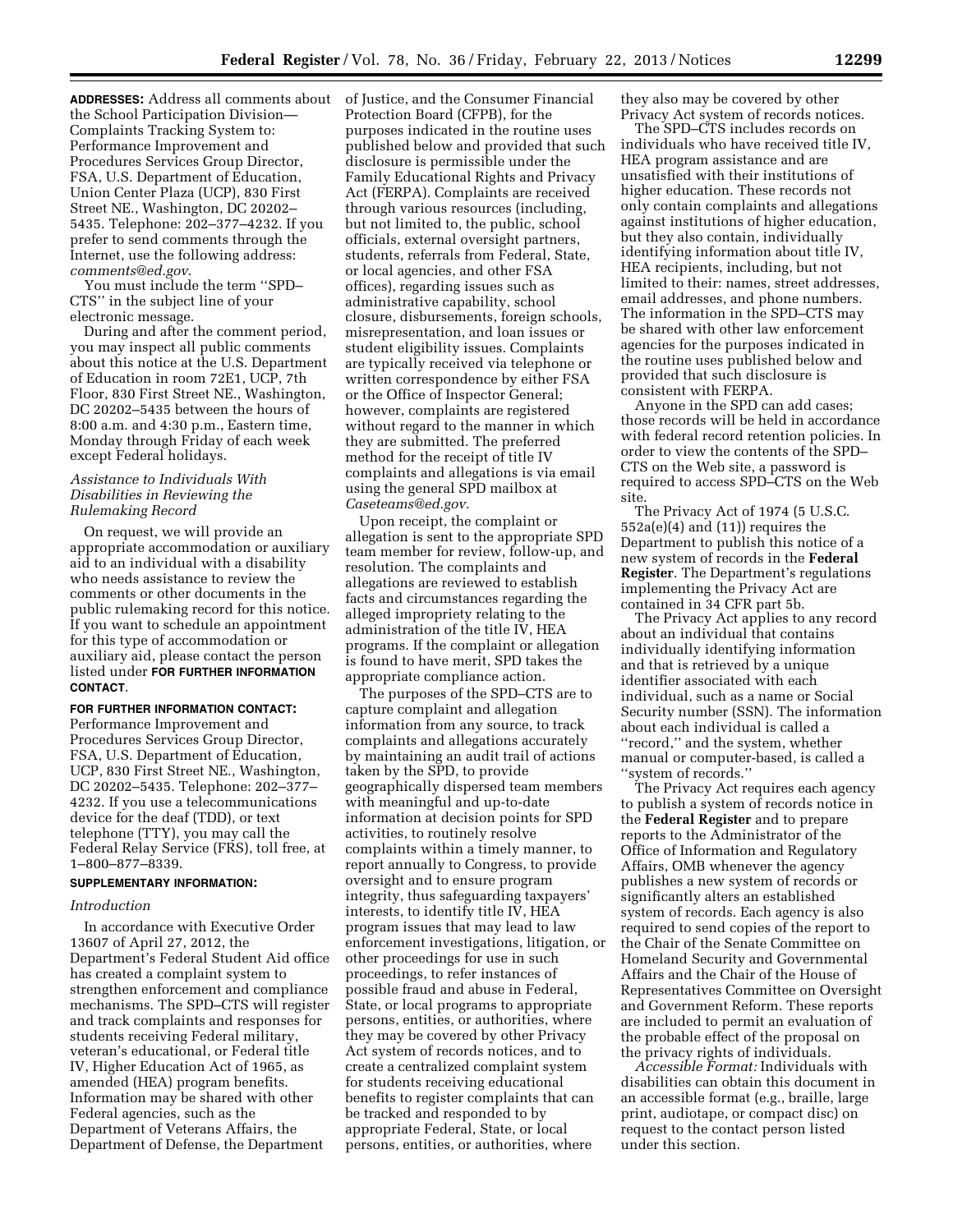*Electronic Access to This Document:*  The official version of this document is the document published in the **Federal Register**. Free Internet access to the official edition of the **Federal Register**  and the Code of Federal Regulations is available via the Federal Digital System at: *[www.gpo.gov/fdsys](http://www.gpo.gov/fdsys)*. At this site you can view this document, as well as all other documents of the Department published in the **Federal Register**, in text or Adobe Portable Document Format (PDF). To use PDF you must have Adobe Acrobat Reader, which is available free at the site.

You may also access documents of the Department published in the **Federal Register** by using the article search feature at: *[www.federalregister.gov](http://www.federalregister.gov)*. Specifically, through the advanced search feature at this site, you can limit your search to documents published by the Department.

Dated: February 19, 2013.

#### **James W. Runcie,**

*Chief Operating Officer, Federal Student Aid.* 

For the reasons discussed in the introduction, the Chief Operating Officer, Federal Student Aid, U.S. Department of Education (Department) publishes a new system of records to read as follows:

#### **SYSTEM NUMBER:**

18–11–19

### **SYSTEM NAME:**

''School Participation Division— Complaints Tracking System (SPD– CTS)''.

#### **SECURITY CLASSIFICATION:**

None.

## **SYSTEM LOCATION:**

The information in the SPD–CTS is on an Intranet Web site called PCNet and is maintained by a School Participation Division (SPD) staff member in the Department's Dallas Regional Office located at 1999 Bryan Street, Suite 1410, Dallas, Texas 75201–6817. The Web site itself is located at the Virtual Data Center, maintained by Dell Perot Systems, 2300 W. Plano Parkway, Plano, Texas 75075–8427.

## **CATEGORIES OF INDIVIDUALS COVERED BY THE SYSTEM:**

This system contains records of individuals who file a complaint or allegation against an institution of higher education (IHE) related to the administration of title IV, Higher Education Act of 1965, as amended (HEA) programs.

#### **CATEGORIES OF RECORDS IN THE SYSTEM:**

Records in the SPD–CTS include, but are not limited to, data about individuals who have filed a complaint or allegation about an IHE. The records contain individually identifying information about these individuals, including, but not limited to their: names, addresses, email addresses, and telephone numbers.

## **AUTHORITY FOR MAINTENANCE OF THE SYSTEM:**

This system of records is authorized under Executive Order 13607 of April 27, 2012 and title IV of the HEA, 20 U.S.C. 1070 *et seq.* 

#### **PURPOSES:**

The information contained in this system is maintained for the following purposes: (1) To capture complaint and allegation information from any source; (2) to track complaints and allegations accurately by maintaining an audit trail of actions taken by the SPD; (3) to provide geographically dispersed staff with meaningful and up-to-date information at decision points for SPD activities; (4) to routinely resolve complaints within a timely manner; (5) to report annually to Congress; (6) to provide oversight and to ensure program integrity, thus safeguarding taxpayers' interests; (7) to identify title IV, HEA program issues that may lead to law enforcement investigations, litigation, or other proceedings and for use in such proceedings; (8) to refer instances of possible fraud and abuse in Federal, State, or local programs to appropriate persons, entities, or authorities, where they may be covered by other Privacy Act system of records notices; and, (9) to create a centralized complaint system for students receiving educational benefits to register complaints that can be tracked and responded to by appropriate Federal, State, or local persons, entities, or authorities, where they also may be covered by other Privacy Act system of records notices.

#### **ROUTINE USES OF RECORDS MAINTAINED IN THE SYSTEM, INCLUDING CATEGORIES OF USERS AND THE PURPOSES OF SUCH USES:**

The Department may disclose information contained in a record in this system of records under the routine uses listed in this system of records without the consent of the individual if the disclosure is compatible with the purposes for which the record was collected. The Department may make these disclosures on a case-by-case basis, or if the Department has complied with the computer matching requirements of the Privacy Act of 1974, as amended (Privacy Act), under a computer matching agreement. To the

extent any routine use disclosure published below involves the disclosure of personally identifiable information from education records protected by the Family Educational Rights and Privacy Act (FERPA), such disclosure only will be made to the extent that it is permissible under FERPA.

(1) *Program Purposes.* The Department may disclose records from the SPD–CTS system of records for the following program purposes:

(a) To verify the identity of the complainant involved or the accuracy of any complaint record in this system of records, or to assist with the determination of program eligibility and benefits, the Department may disclose records to IHEs; third-party servicers; or Federal, State, or local agencies.

(b) To support the investigation of possible fraud and abuse and to detect and prevent fraud and abuse in Federal, State, or local programs, disclosures may be made to IHEs; third-party servicers; or Federal, State, or local agencies.

(c) To support the creation of a centralized complaint system for students receiving educational benefits and to permit those complaints to be responded to by appropriate persons, entities, or authorities, disclosures may be made to appropriate Federal, State, or local persons, entities, or authorities.

(2) *Congressional Member Disclosure.*  The Department may disclose the records of an individual to a member of Congress or the member's staff when necessary to respond to an inquiry from the member made at the written request of that individual. The member's right to the information is no greater than the right of the individual who requested it.

(3) *Disclosure for Use by Other Law Enforcement Agencies.* The Department may disclose information to any Federal, State, local, or foreign agency or other public authority responsible for enforcing, investigating, or prosecuting violations of administrative, civil, or criminal law or regulation if that information is relevant to any enforcement, regulatory, investigative, or prosecutorial responsibility within the receiving entity's jurisdiction.

(4) *Enforcement Disclosure.* In the event that information in this system of records indicates, either on its face or in connection with other information, a violation or potential violation of any applicable statute, regulation, or order of a competent authority, the Department may disclose the relevant records to the appropriate agency, whether foreign, Federal, State, Tribal, or local, charged with the responsibility of investigating or prosecuting that violation or charged with enforcing or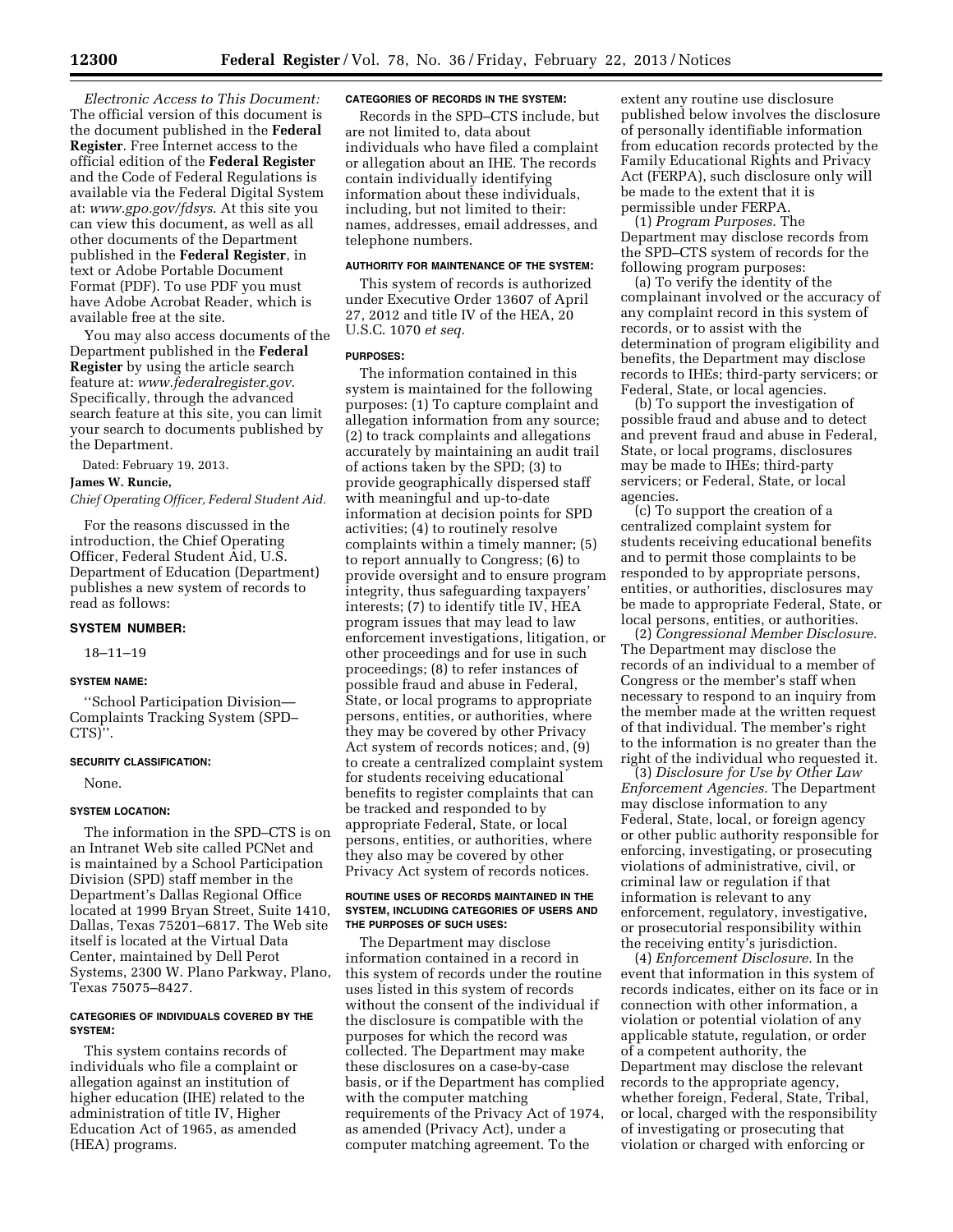implementing the statute, Executive Order, rule, regulation, or order issued pursuant thereto.

(5) *Litigation or Alternative Dispute Resolution (ADR) Disclosure.* 

(a) *Introduction.* In the event that one of the following parties listed below is involved in litigation or ADR, or has an interest in litigation or ADR, the Department may disclose certain records to the parties described in paragraphs (b), (c) and (d) of this routine use under the conditions specified in those paragraphs:

(i) The Department, or any of its components;

(ii) Any Department employee in his or her official capacity;

(iii) Any Department employee in his or her individual capacity if the Department of Justice (DOJ) has been requested to or has agreed to provide or arrange for representation of the employee;

(iv) Any Department employee in his or her individual capacity where the Department has agreed to represent the employee; or

(v) The United States where the Department determines that the litigation is likely to affect the Department or any of its components.

(b) *Disclosure to the DOJ.* If the Department determines that disclosure of certain records to the DOJ is relevant and necessary to litigation or ADR, the Department may disclose those records as a routine use to the DOJ.

(c) *Adjudicative Disclosure.* If the Department determines that it is relevant and necessary to litigation or ADR to disclose certain records from this system of records to an adjudicative body before which the Department is authorized to appear or to an individual or an entity designated by the Department or otherwise empowered to resolve or mediate disputes, the Department may disclose those records as a routine use to the adjudicative body, individual, or entity.

(d) *Disclosure to Parties, Counsel, Representatives, or Witnesses.* If the Department determines that disclosure of certain records to a party, counsel, representative, or witness is relevant and necessary to the litigation or ADR, the Department may disclose those records as a routine use to the party, counsel, representative, or witness.

(6) *Employment, Benefit, and Contracting Disclosure.* 

(a) *For Decisions by the Department.*  The Department may disclose information from this system of records to a Federal, State, or local agency or to another public authority or professional organization, if necessary, to obtain information relevant to a Department

decision concerning the hiring or retention of an employee or other personnel action; the issuance of a security clearance; the letting of a contract; or the issuance of a license, grant, or other benefit.

(b) *For Decisions by Other Public Agencies and Professional Organizations.* The Department may disclose information from this system of records to a Federal, State, local, or foreign agency or other public authority or professional organization, in connection with the hiring or retention of an employee or other personnel action; the issuance of a security clearance; the reporting of an investigation of an employee; the letting of a contract; or the issuance of a license, grant, or other benefit, to the extent that the record is relevant to the receiving entity's decision on the matter.

(7) *Employee Grievance, Complaint, or Conduct Disclosure.* If a record is relevant and necessary to a grievance, complaint, or disciplinary proceeding involving a present or former employee of the Department, the Department may disclose a record from this system of records in the course of investigation, fact-finding, or adjudication to any party to the grievance, complaint, or action; to the party's counsel or representative; to a witness; or to a designated fact-finder, mediator, or other person designated to resolve issues or decide the matter. The disclosure may only be made during the course of investigation, fact-finding, or adjudication.

(8) *Labor Organization Disclosure.*  The Department may disclose a record from this system of records to an arbitrator to resolve disputes under a negotiated grievance procedure or to officials of a labor organization recognized under 5 U.S.C. chapter 71 when relevant and necessary to their duties of exclusive representation.

(9) *Freedom of Information Act (FOIA) and Privacy Act Advice Disclosure.* The Department may disclose records from this system of records to the DOJ or Office of Management and Budget (OMB) if the Department concludes that disclosure is desirable or necessary in determining whether particular records are required to be disclosed under the FOIA or the Privacy Act.

(10) *Disclosure to the DOJ.* The Department may disclose records from this system of records to the DOJ to the extent necessary for obtaining DOJ advice on any matter relevant to an audit, inspection, or other inquiry related to the programs covered by this system.

(11) *Contract Disclosure.* If the Department contracts with an entity for the purposes of performing any function that requires disclosure of records in this system to employees of the contractor, the Department may disclose the records to those employees. Before entering into such a contract, the Department must require the contractor to maintain Privacy Act safeguards as required under 5 U.S.C. 552a(m) with respect to the records in the system.

(12) *Research Disclosure.* The Department may disclose records from this system of records to a researcher if the Department determines that the individual or organization to which the disclosure would be made is qualified to carry out specific research related to functions or purposes of this system of records. The official may disclose records from this system of records to that researcher solely for the purpose of carrying out that research related to the functions or purposes of this system of records. The researcher must be required to maintain Privacy Act safeguards with respect to the disclosed records.

(13) *Disclosure to OMB for Credit Reform Act (CRA) Support.* The Department may disclose records from this system of records to OMB as necessary to fulfill CRA requirements.

(14) *Disclosure in the Course of Responding to a Breach of Data.* The Department may disclose records from this system of records to appropriate agencies, entities, and persons when: (a) The Department suspects or has confirmed that the security or confidentiality of information in this system has been compromised; (b) the Department has determined that as a result of the suspected or confirmed compromise, there is a risk of harm to economic or property interests, identity theft or fraud, or harm to the security or integrity of this system or other systems or programs (whether maintained by the Department or by another agency or entity) that rely upon the compromised information; and (c) the disclosure made to such agencies, entities, and persons is reasonably necessary to assist the Department's efforts to respond to the suspected or confirmed compromise and prevent, minimize, or remedy such harm.

#### **DISCLOSURE TO CONSUMER REPORTING AGENCIES:**

Disclosures pursuant to 5 U.S.C. 552a(b)(12): the Department may disclose information regarding a valid, overdue claim of the Department to a consumer reporting agency. Such information is limited to (1) The name, address, taxpayer identification number,